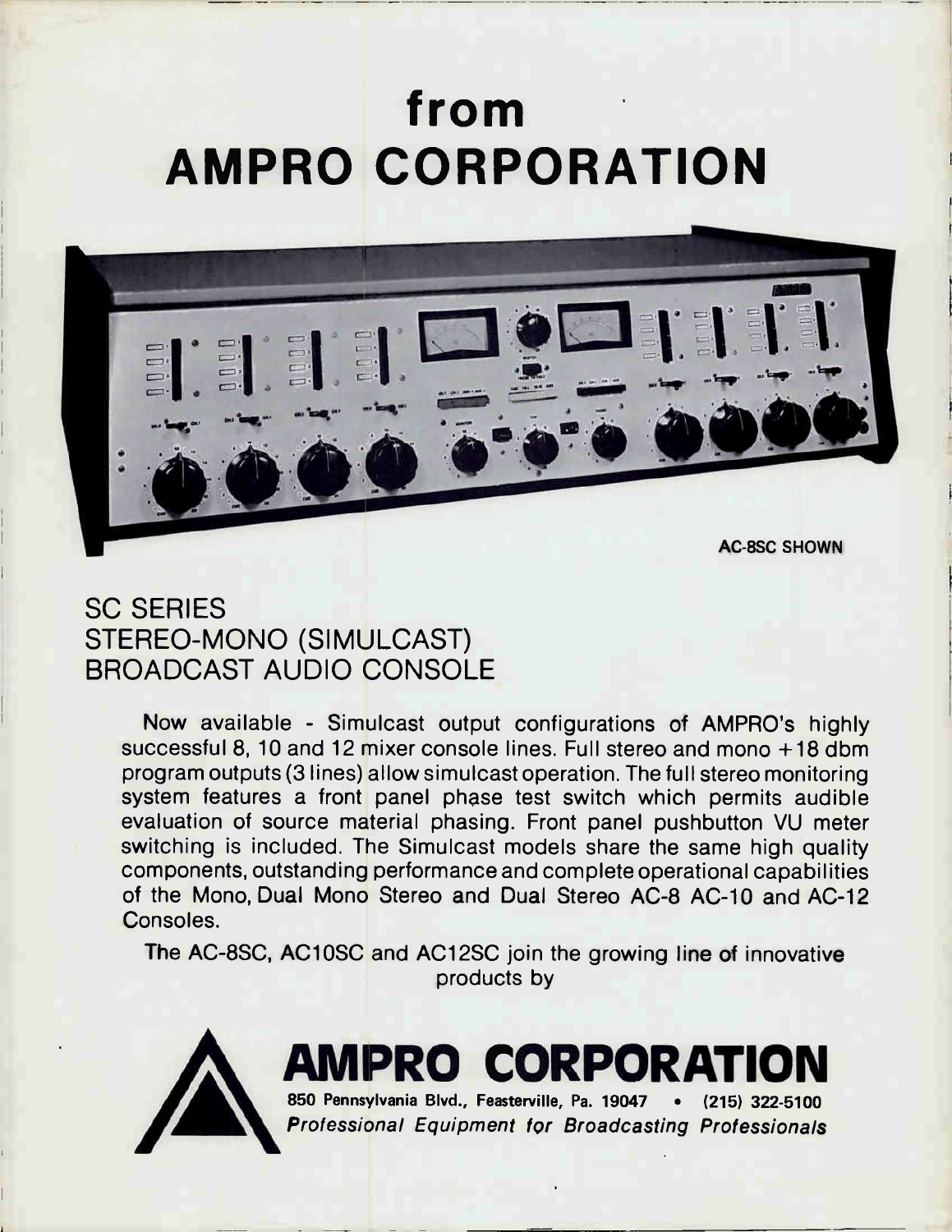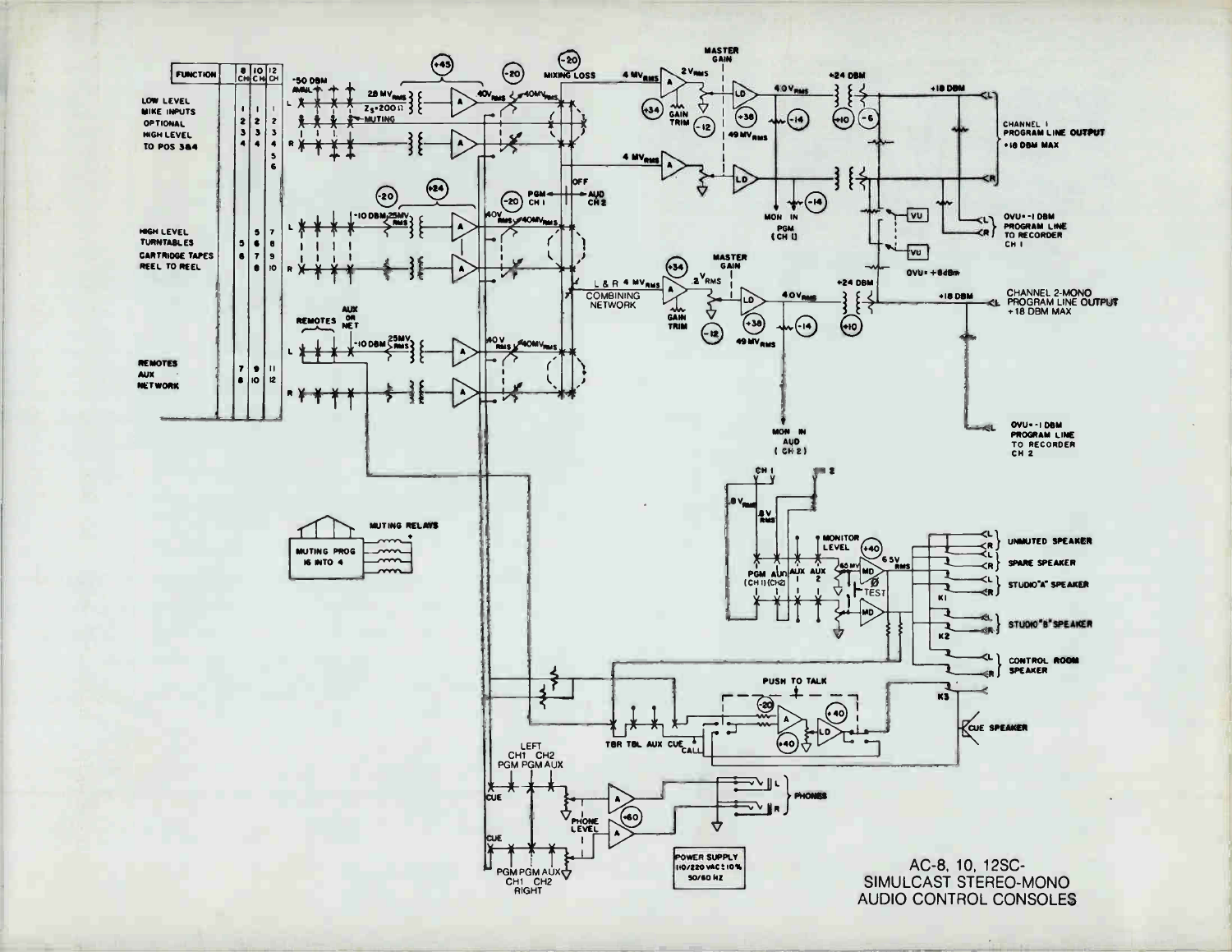## RoBINS 8 FAIRCHILD

MODEL F30081 8 CH MONO CONSOLE

n

 $\cdot$ 

ENGINEERING DATA

•

FAIRCHILD SOUND EQUIPMENT CORP. A ROBINS INDUSTRIES CORPORATION 75 AUSTIN BLVD., COMMACK, N.Y. 11725 (516) 543-5200

#### **FEATURES**

8 Monaural input channels with stepless linear motion faders with cue switches. 3 mic channels (with limiters) and 5 line input channels, standard.

Total input capability - 21 sources CH 1-5: 3 inputs each (9 mic's, 6 lines total) CH 6 : I input CH 7&8: 5 inputs (2-way remotes)

Dual output channels with VU meters (Program & Audition)

BERENS

Control Room and Studio Monitor outputs (separately muted)

Headphone output - select monitor or cue

Cue speaker (muted with Control Room Monitor)

Studio talkback output (muted with Studio Monitor)

I.C. op-amp circuitry on plug-in modular p-c boards. All input cards are interchangeable for maximum flexibility.

**NODEI**  $\Gamma$ 

**ONOW**  $\mathbf{\tau}$ 1300

CONSOLE

 $\infty$ 

T  $\mathbf 0$